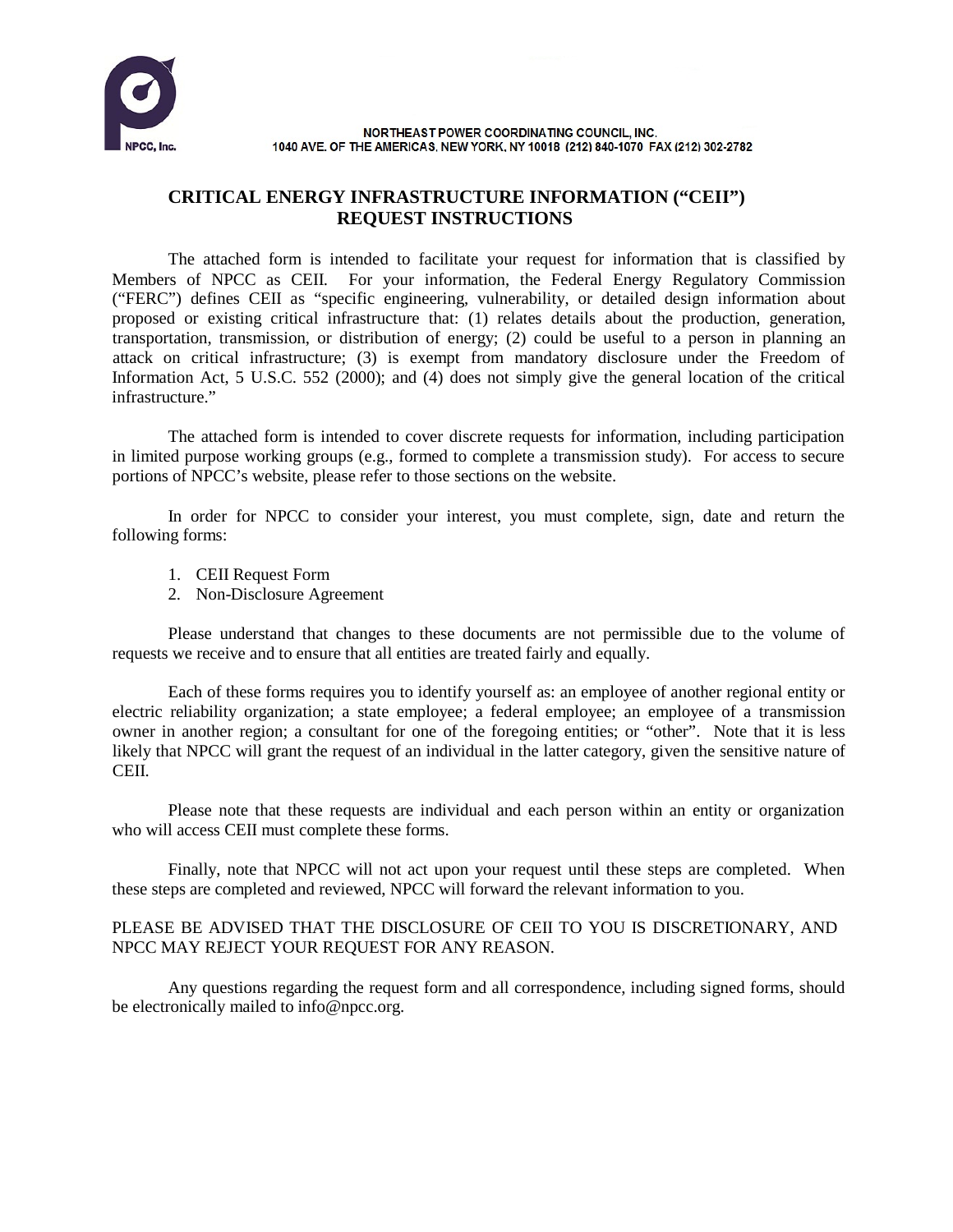## **CEII REQUEST FORM**

- 1. This form must be accompanied by an original signed Non-Disclosure Agreement. If you have already signed a CEII Non-Disclosure Agreement, please provide the date and reason:
- 2. The undersigned requests the following information [describe in detail]:
- 3. The undersigned is:

An employee of another regional entity A state agency employee A federal agency employee An employee of another regional entity or electric reliability organization An employee of a transmission owner in another region A consultant of one of the aforementioned entities listed above who has been retained to provide advice regarding the matter described in no. 5 below. Other (note: NPCC is less likely to grant the request of persons in this category)

- 4. Give the name of your employer and title:
- 5. The undersigned warrants and agrees that the information is to be used solely for the following purpose [describe in detail]:
- 6. If you are a consultant, provide the name and contact information of an individual at the organization that has retained you so that we may verify your role:
- 7. If you are in the "other" category, please provide the name and contact information of an individual at NPCC or one of the entities listed in no. 3 who may verify the legitimacy of your request:

I acknowledge that the foregoing is true and accurate, and agree to give NPCC immediate notice if any of the foregoing is no longer true. I also consent to NPCC sharing the fact that this request has been made and/or granted, and agree that NPCC shall have no liability to me in connection with making this request.

| Signature:               | Name (please print) |
|--------------------------|---------------------|
| Organization:            |                     |
| <b>Business Address:</b> |                     |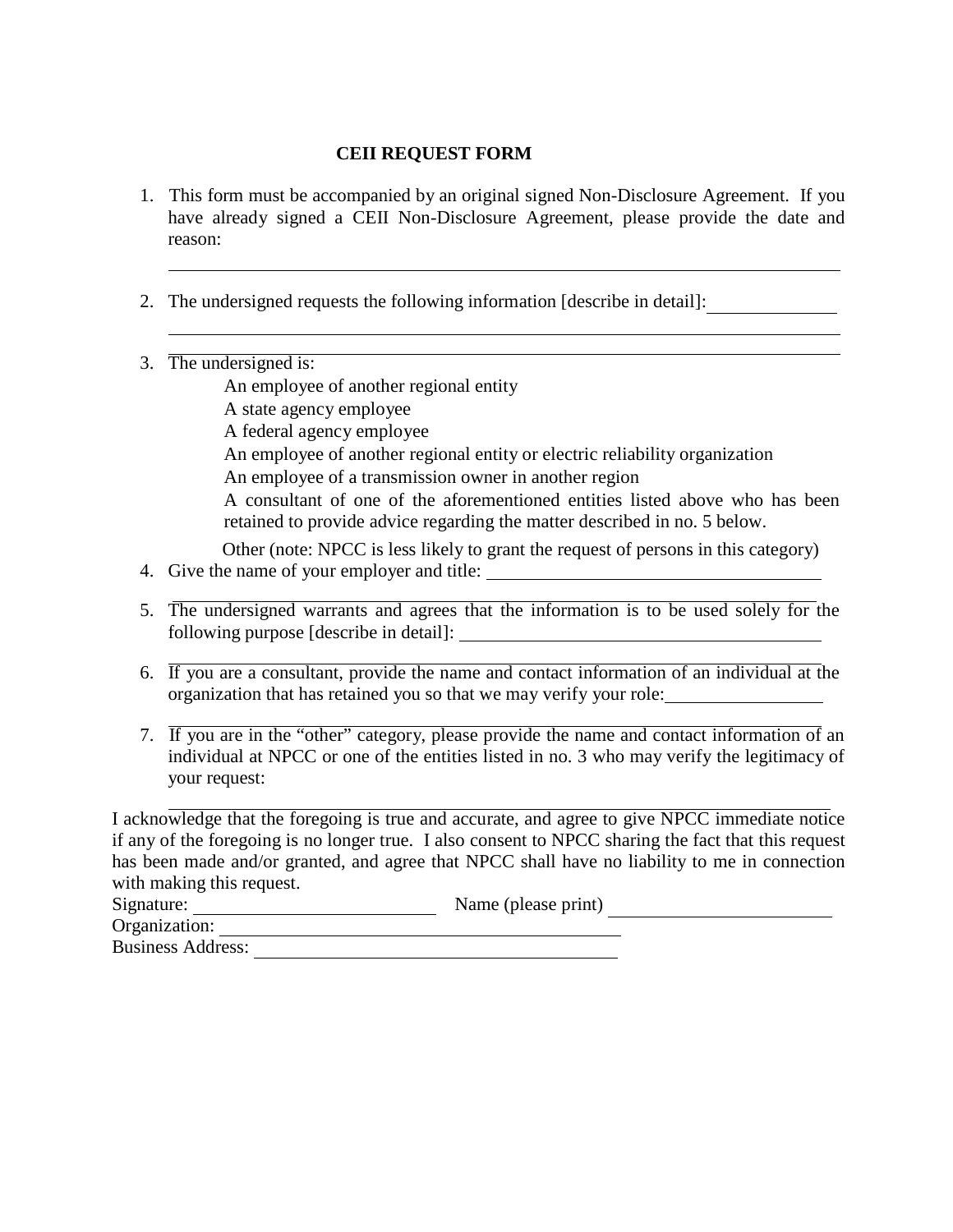

NORTHEAST POWER COORDINATING COUNCIL. INC. 1040 AVE. OF THE AMERICAS, NEW YORK, NY 10018 (212) 840-1070 FAX (212) 302-2782

## **CEII NON-DISCLOSURE AGREEMENT**

This CEII NON-DISCLOSURE AGREEMENT (the "Agreement") is made by the undersigned Recipient of CEII information (the "Recipient") in favor of Northeast Power Coordinating Council, Inc. ("NPCC"), with its business address located at 1040 Avenue of the Americas –  $10^{th}$  Floor, New York, New York 10018.

WHEREAS, the Recipient has requested that NPCC provide certain information, all or a portion of which may be classified by Members as Critical Energy Infrastructure Information; and

WHEREAS, Recipient represents that he/she has a legitimate purpose for requesting the CEII pursuant to this Agreement; and

WHEREAS, NPCC and Recipient desire to set forth in writing the terms and conditions of their agreement.

NOW, THEREFORE, for good and valuable consideration, the receipt and adequacy of which are hereby acknowledged, NPCC and Recipient agree as follows:

1. Definition of CEII. For purposes of this Agreement, "Critical Energy Infrastructure Information" or "CEII" shall mean specific engineering, vulnerability, or detailed design information about proposed or existing critical infrastructure that: (1) relates details about the production, generation, transportation, transmission, or distribution of energy; (2) could be useful to a person in planning an attack on critical infrastructure; (3) is exempt from mandatory disclosure under the Freedom of Information Act, 5 U.S.C. 552 (2000); and (4) does not simply give the general location of the critical infrastructure. CEII shall also include all such information, whether furnished before or after the date hereof, whether oral, written or recorded/electronic, and regardless of the manner in which it is furnished, and all reports, summaries, compilations, analyses, notes or other information which contain such information.

2. Use and Protection of CEII.

(a) All CEII shall be maintained by the Recipient in a secure manner. Recipient may make copies of CEII, but such copies become CEII and subject to the provisions of this Agreement. Recipient may make notes of CEII, which shall be treated as CEII if they contain CEII.

(b) Although a Recipient may use CEII as basis for advice provided to his or her employer or clients, s/he may only discuss CEII with or disclose CEII to another recipient of the identical CEII. A Recipient may check with NPCC to determine whether another individual is an authorized recipient of the identical CEII.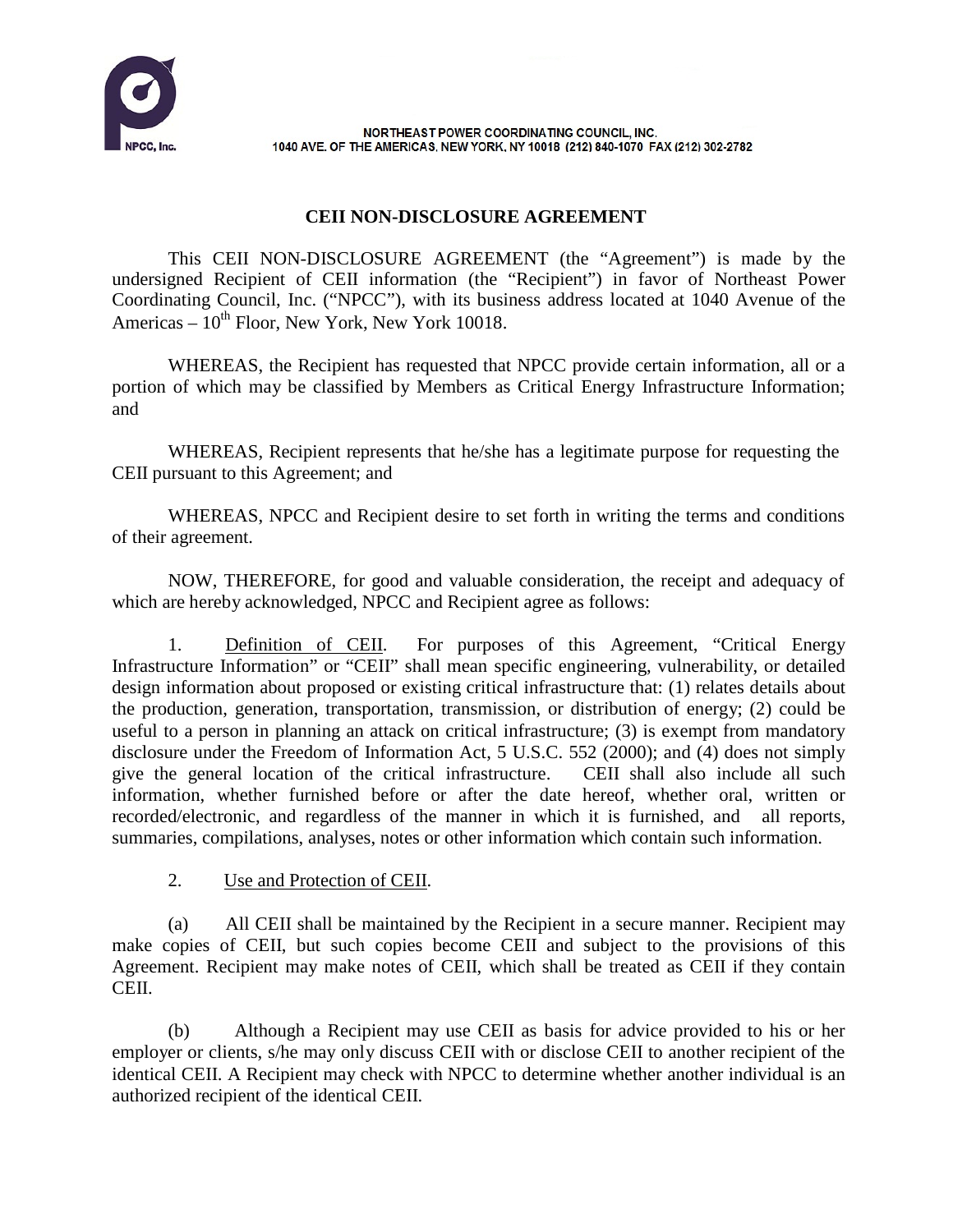(c) A Recipient will not knowingly use CEII directly or indirectly for an illegal or non-legitimate purpose.

(d) In the event that the Recipient is directed to disclose CEII by subpoena, law or other directive of a court, administrative agency or arbitration panel, the Recipient hereby agrees to provide NPCC with prompt notice of such directive in order to enable NPCC to (i) seek an appropriate protective order or other remedy, (ii) consult with the Recipient with respect to taking steps to resist or narrow the scope of such directive or legal process, or (iii) waive compliance, in whole or in part, with the terms of this Agreement. In the event that such protective order or other remedy is not obtained, or NPCC waives compliance with the provisions hereof, the Recipient hereby agrees to furnish only that portion of the CEII which the Recipient's counsel advises is legally required and to exercise best efforts to obtain assurance that confidential treatment will be accorded such CEII.

3. Return of CEII. Recipient must return CEII to NPCC within seven days of a written request by NPCC to do so. Within such time period, the Recipient, if requested to do so, shall also submit to NPCC an affidavit stating that to the best of his or her knowledge, all CEII has been returned to NPCC.

4. Change in Status. If the status of the Recipient changes (e.g., recipient leaves his or her employ, the consulting engagement cited in the request is terminated, etc.) s/he must inform NPCC immediately in writing at the address first given above (Attention: President, NPCC). NPCC may require the return of the CEII or its destruction.

5.  $C E II$  "O n Loan". Information provided pursuant to this Agreement is deemed to be on loan and must be returned to NPCC upon request. If the Recipient is an employee of a federal or State agency, s/he acknowledges that the information is not the property of the agency and is not subject to disclosure under Freedom of Information/Public Records acts or similar statutes.

6. No Warranty. The CEII is provided "as is" with all faults. In no event shall NPCC be liable for the accuracy or completeness of the CEII. NPCC shall not have liability to the Recipient, or any other person or entity, for the Recipient's use of any CEII disclosed pursuant to this Agreement.

7. Audit; Violation. NPCC may audit the Recipient's compliance with this Agreement. Without prejudice to the rights and remedies otherwise available to NPCC, NPCC shall be entitled to seek equitable relief by way of injunction or otherwise if the Recipient breaches or threatens to breach this Agreement. Violation of this Agreement may result in criminal or civil sanctions against the Recipient.

8. Survival. The Recipient remains bound by these provisions unless NPCC rescinds the CEII designation or a court of competent jurisdiction finds that the information does not qualify as CEII.

9. No Waiver. The Recipient understands and agrees that no failure or delay by NPCC in exercising any right, power or privilege hereunder shall operate as a waiver thereof, nor shall any single or partial exercise thereof preclude any other or further exercise thereof or the exercise of any right, power or privilege hereunder.